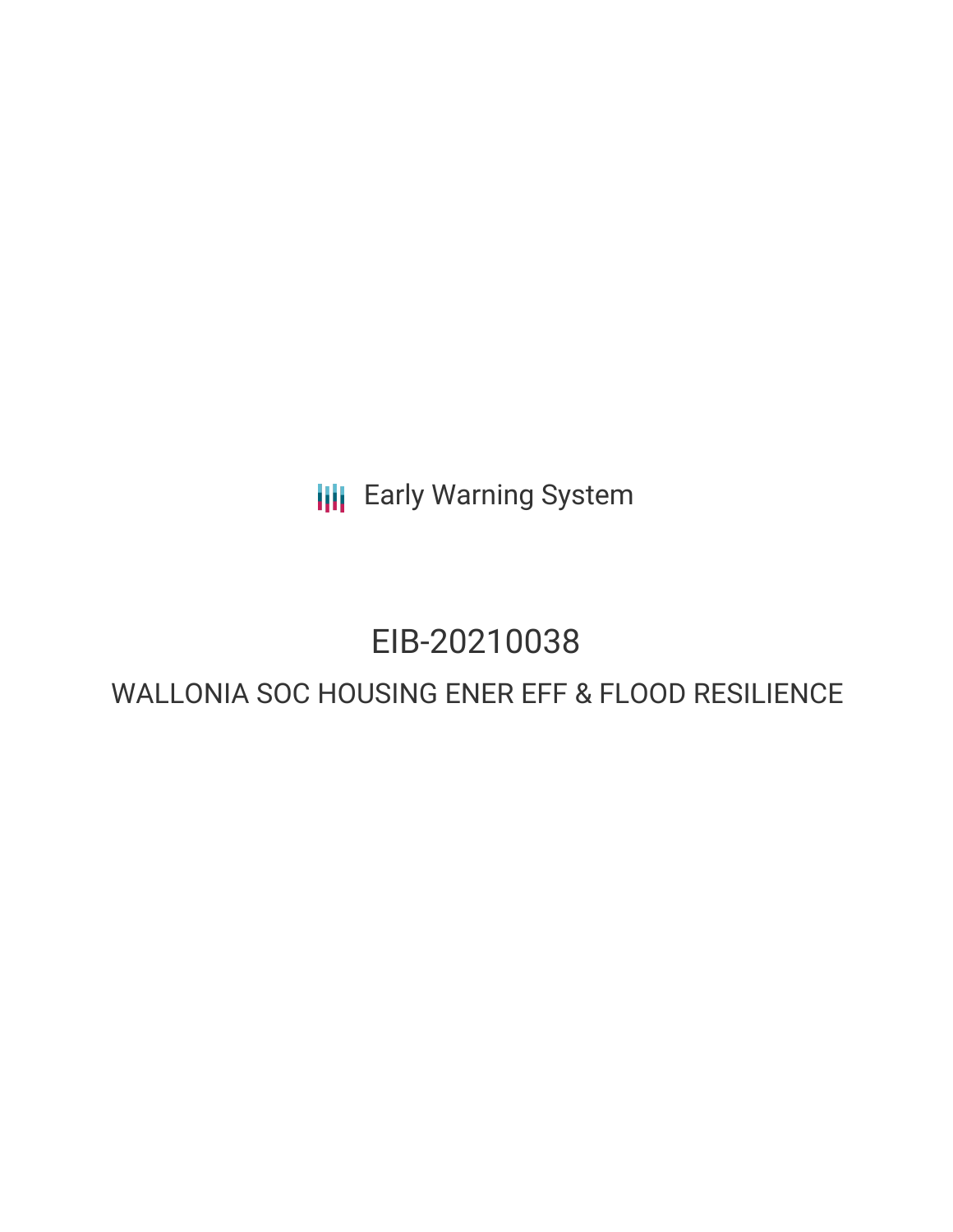

### **Quick Facts**

| <b>Countries</b>               | Belgium                        |
|--------------------------------|--------------------------------|
| <b>Specific Location</b>       | <b>Walloon Region</b>          |
| <b>Financial Institutions</b>  | European Investment Bank (EIB) |
| <b>Status</b>                  | Approved                       |
| <b>Bank Risk Rating</b>        | U                              |
| <b>Voting Date</b>             | 2021-12-01                     |
| <b>Borrower</b>                | Government of Belgium          |
| <b>Sectors</b>                 | Construction, Infrastructure   |
| <b>Investment Type(s)</b>      | Loan                           |
| <b>Investment Amount (USD)</b> | \$1,159.81 million             |
| <b>Project Cost (USD)</b>      | \$1,603.70 million             |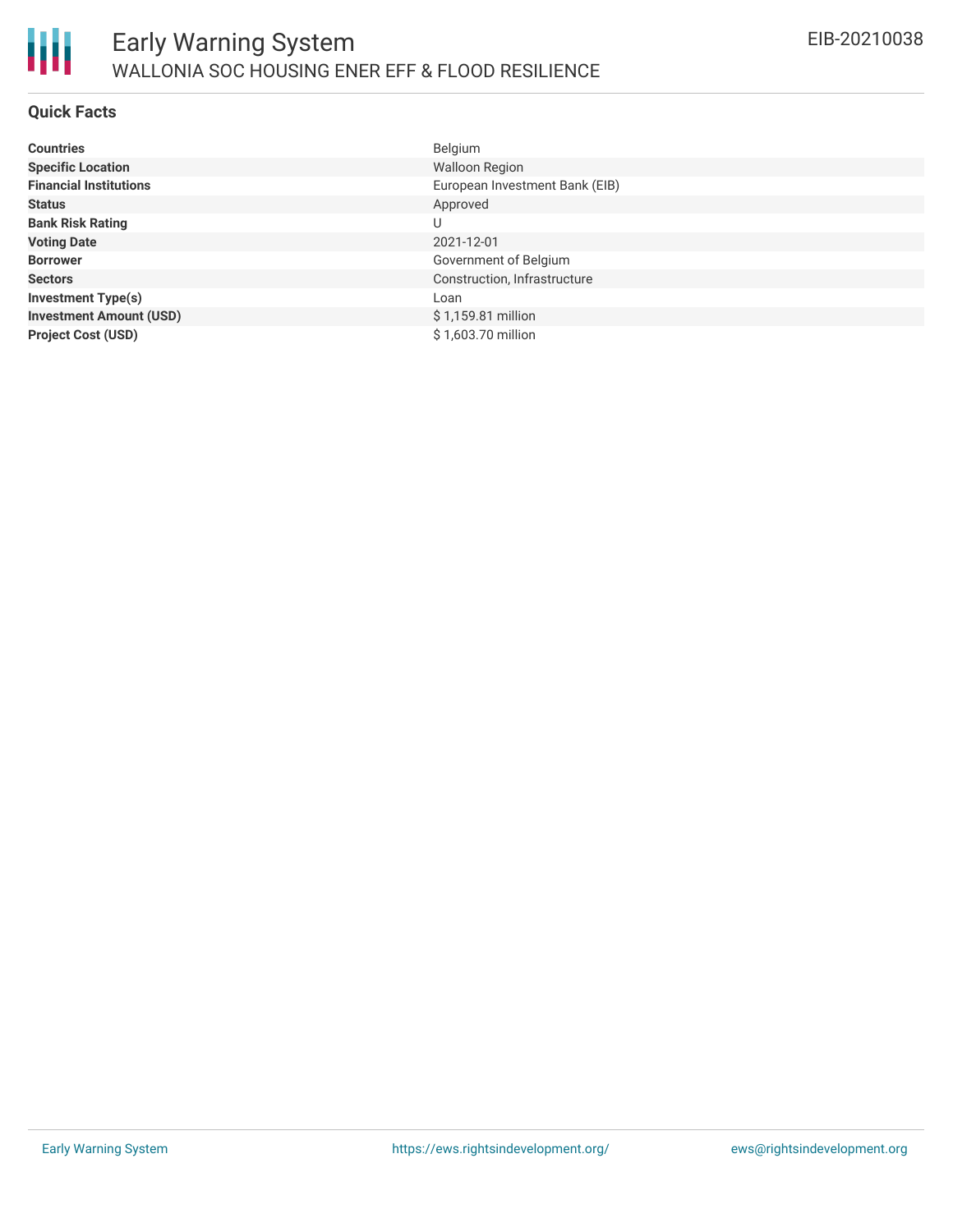

# **Project Description**

According to the bank website, the project consists in financing the Walloon Region's 2021-26 energy efficiency investment plan across the entire regional social housing sector, and the reconstruction of river banks and flood prevention infrastructure destroyed during the July 2021 floods.

This operation will support the rehabilitation of about 25 000 social housing units located in Wallonia, which is a key component of the "Déclaration de Politique Régionale 2019-2024."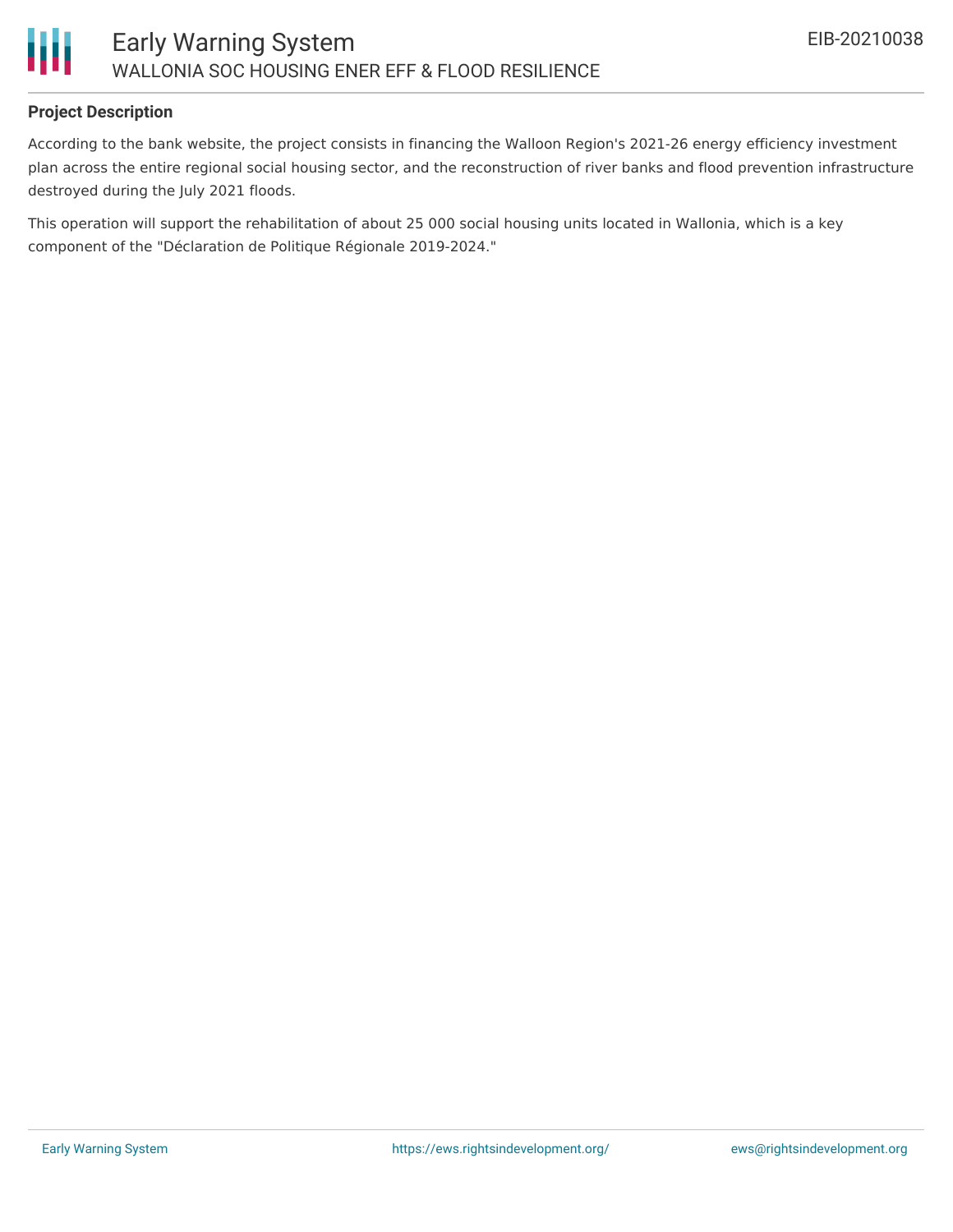

# **Investment Description**

European Investment Bank (EIB)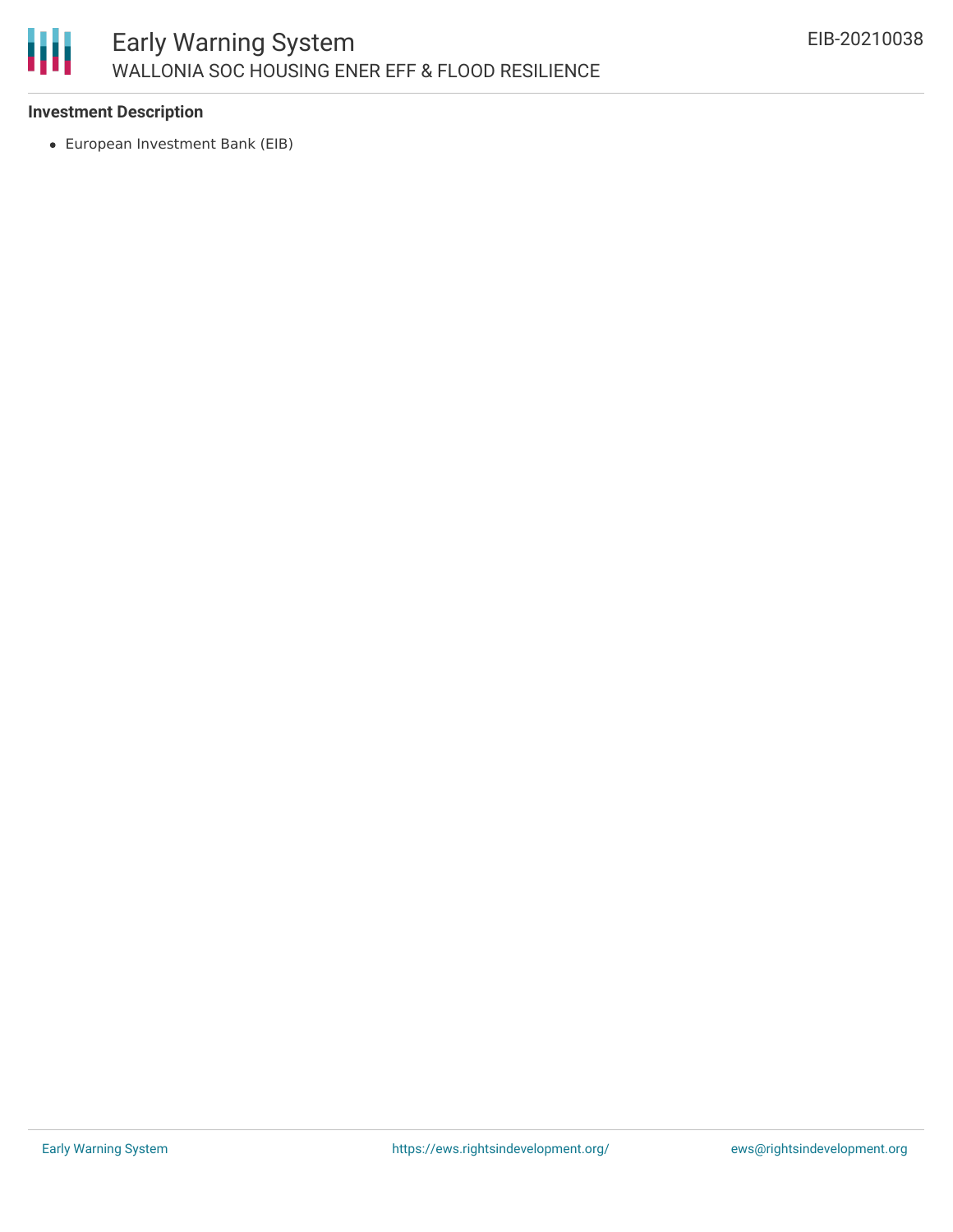# **Contact Information**

#### ACCESS TO INFORMATION

You can submit an information request for project information at: https://www.eib.org/en/infocentre/registers/requestform/request-form-default.htm

#### ACCOUNTABILITY MECHANISM OF EIB

The EIB Complaints Mechanism is designed to facilitate and handle complaints against the EIB by individuals, organizations or corporations affected by EIB activities. When exercising the right to lodge a complaint against the EIB, any member of the public has access to a two-tier procedure, one internal - the Complaints Mechanism Office - and one external - the European Ombudsman. A complaint can be lodged via a written communication addressed to the Secretary General of the EIB, via email to the dedicated email address: complaints@eib.org, by completing the online complaint form available at the following address: http://www.eib.org/complaints/form via fax or delivered directly to the EIB Complaints Mechanism Division, any EIB local representation office or any EIB staff. For further details, check:

http://www.eib.org/attachments/strategies/complaints\_mechanism\_policy\_en.pdf

When dissatisfied with a complaint to the EIB Complaints Mechanism, citizens can then turn towards the European Ombudsman. A memorandum of Understanding has been signed between the EIB and the European Ombudsman establishes that citizens (even outside of the EU if the Ombudsman finds their complaint justified) can turn towards the Ombudsman on issues related to 'maladministration' by the EIB. Note that before going to the Ombudsman, an attempt must be made to resolve the case by contacting the EIB. In addition, the complaint must be made within two years of the date when the facts on which your complaint is based became known to you. You can write to the Ombudsman in any of the languages of the European Union. Additional details, including filing requirements and complaint forms, are available at: http://www.ombudsman.europa.eu/atyourservice/interactiveguide.faces